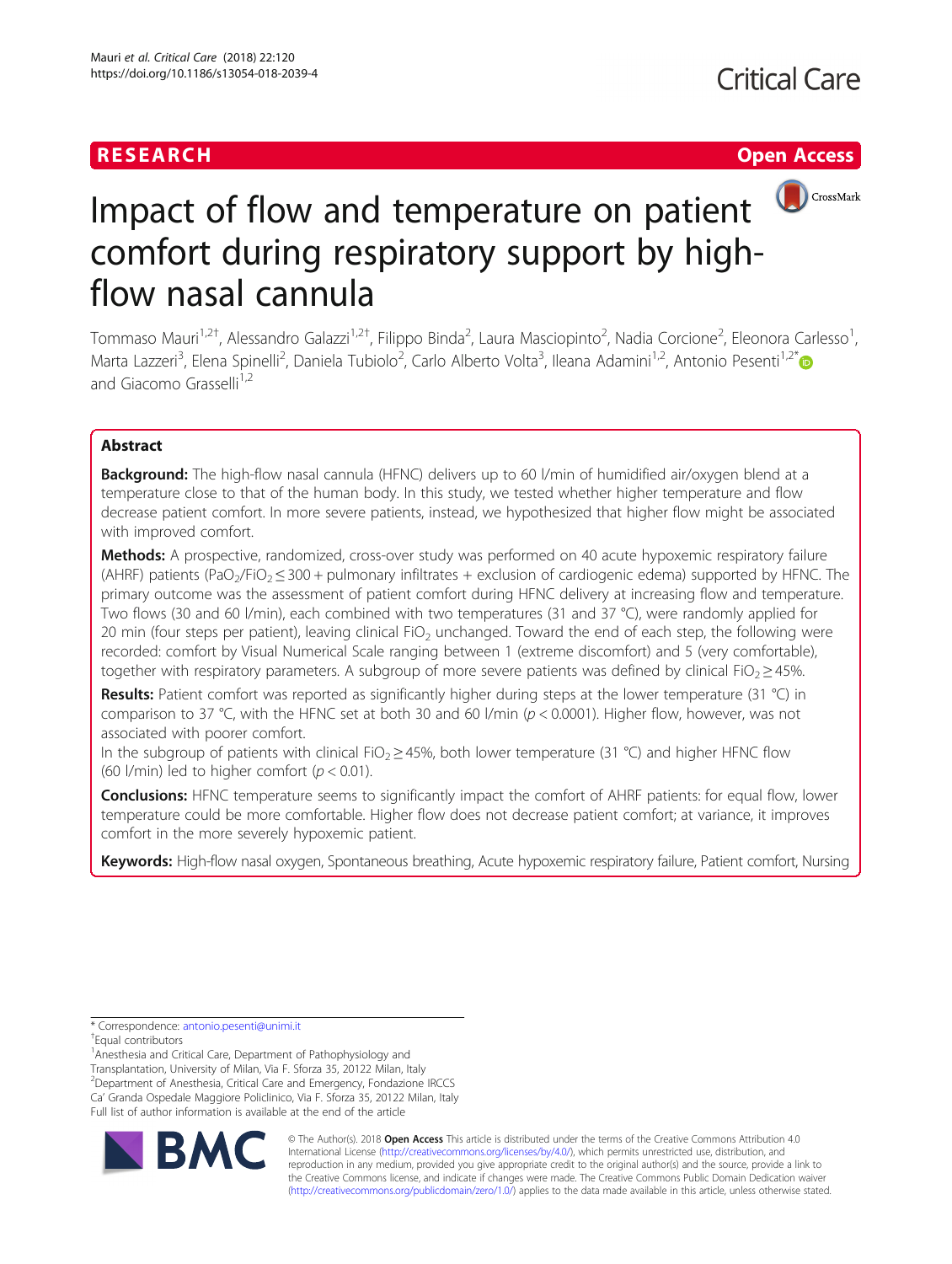# Background

The high-flow nasal cannula (HFNC) is a new noninvasive, easy-to-use respiratory support for adult patients with acute hypoxemic respiratory failure (AHRF). The HFNC delivers 30–60 l/min of humidified air and oxygen blend at the desired  $FiO<sub>2</sub>$  and temperature [[1\]](#page-6-0).

Several recent randomized clinical trials in patients with or at risk for AHRF described decreased need for invasive mechanical ventilation and improved survival by early application of HFNC compared to standard oxygen or non-invasive positive pressure ventilation (NIPPV) [\[2](#page-6-0), [3\]](#page-6-0). The HFNC is associated with several beneficial physiologic effects, potentially promoting spontaneous breathing, avoiding patient exhaustion, and decreasing the risk of patient self-inflicted lung injury  $(P-SILLI)$   $[4-8]$  $[4-8]$  $[4-8]$  $[4-8]$ .

Although most studies reported that application of the HFNC is associated with higher patient comfort in comparison to NIPPV  $[2, 3]$  $[2, 3]$  $[2, 3]$  $[2, 3]$  $[2, 3]$ , none investigated the degree of comfort at different HFNC settings. Improved comfort might be a strong clinical endpoint per se [\[9](#page-6-0), [10\]](#page-6-0) and useful to guide optimal HFNC settings, which are still debated. Previous clinical studies used highly heterogeneous criteria to set flow and temperature  $[11-15]$  $[11-15]$  $[11-15]$  $[11-15]$  $[11-15]$ , and a study from our group described that physiologic effects of HFNC in AHRF patients might be maximized by different personalized flow rates rather than simply by the highest value  $[8]$  $[8]$ , but no study investigated the effects of different temperature settings (with highest value commonly considered as optimal).

In this collaborative project, nurses assessed comfort during HFNC at increasing flow and temperature in AHRF patients. Our hypothesis was that higher flow and temperature might reduce comfort. We also planned a subanalysis to describe whether, in the subgroup of more severe patients clinically requiring higher inspiratory oxygen fraction (FiO<sub>2</sub>), higher flow could result in improved comfort. The rationale was that higher HFNC flow more effectively corrects hypoxia and copes with elevated inspiratory effort [\[7](#page-6-0), [8\]](#page-6-0), potentially tampering the neural drive and improving comfort.

# Methods

# Study population

Non-intubated AHRF patients admitted to the intensive care unit (ICU) of the Fondazione IRCCS Ca′ Granda Ospedale Maggiore Policlinico, Milan, Italy were included. Inclusion criteria were: new/worsening respiratory symptoms (e.g., dyspnea) following a known clinical insult (e.g., pneumonia) within 1 week;  $PaO<sub>2</sub>/FiO<sub>2</sub> \le 300$ despite additional oxygen as per clinical decision; and evidence of pulmonary infiltrates on chest X-ray or CT scan.

Exclusion criteria were: age < 18 years; tracheostomy; hemodynamic instability (hypotension with mean arterial pressure < 60 mmHg despite adequate volume resuscitation and vasoactive drugs); AHRF only due to cardiac failure; severe chronic obstructive pulmonary disease (i.e., documented stage IV or patients prescribed with home oxygen); and altered mental status.

The Fondazione IRCCS Ca′ Granda Ethical Committee approved the study (reference 193\_2017), and informed consent was obtained from each patient according to local regulations. Four ICU nurses (AG, FB, LM, and IA) independently performed the enrolment, study protocol, and data collection. Part of the data reported here has been presented in the form of an abstract awarded with the Nurses and Allied Healthcare Professionals Award of the European Society of Intensive Care Medicine (ESICM Congress, Wien, Austria, October 2017).

# Demographics and clinical severity

At enrolment, the participants' age, sex, presence of bilateral infiltrates, Sepsis-related Organ Failure Assessment (SOFA) score, AHRF etiology,  $PaO<sub>2</sub>/FiO<sub>2</sub>$  ratio, Simplified Acute Physiology Score (SAPS) II at ICU admission, and body mass index (BMI) were collected.

# Continuous monitoring

Three-lead electrocardiogram, peripheral arterial oxygen saturation, and invasive arterial pressure were monitored during the whole study protocol.

# Study protocol

Patients were nonsedated and kept in a semirecumbent position in a calm environment. Each patient underwent, in random order, four 20-min steps:

- 1. Gas flow 30 l/min and temperature 31 °C (HF30-T31).
- 2. Gas flow 60 l/min and temperature 31 °C (HF60-T31).
- 3. Gas flow 30 l/min and temperature 37 °C (HF30-T37).
- 4. Gas flow 60 l/min and temperature 37 °C (HF60-T37).

The HFNC was inserted through specific medium/large nasal prongs (Fisher & Paykel Healthcare, Auckland, New Zealand) to fit the nares size. The attending physician clinically chose the  $FiO<sub>2</sub>$  before enrolment to target peripheral saturation of 92-98% on pulse oximetry.  $FiO<sub>2</sub>$  was continuously measured by a dedicated system (AIRVO<sup> $m$ </sup> 2; Fisher & Paykel Healthcare, Auckland, New Zealand) connected to the HFNC and kept constant during all phases by adjusting the additional oxygen wall supply. The system can deliver airflows between 30 and 60 l/min with set  $FiO<sub>2</sub>$  between 0.21 and 1.0. To identify the subgroup of more severe patients, a threshold for clinically selected FiO<sub>2</sub>  $\geq$  45% was chosen, as this represented a viable compromise between the need for excluding less severe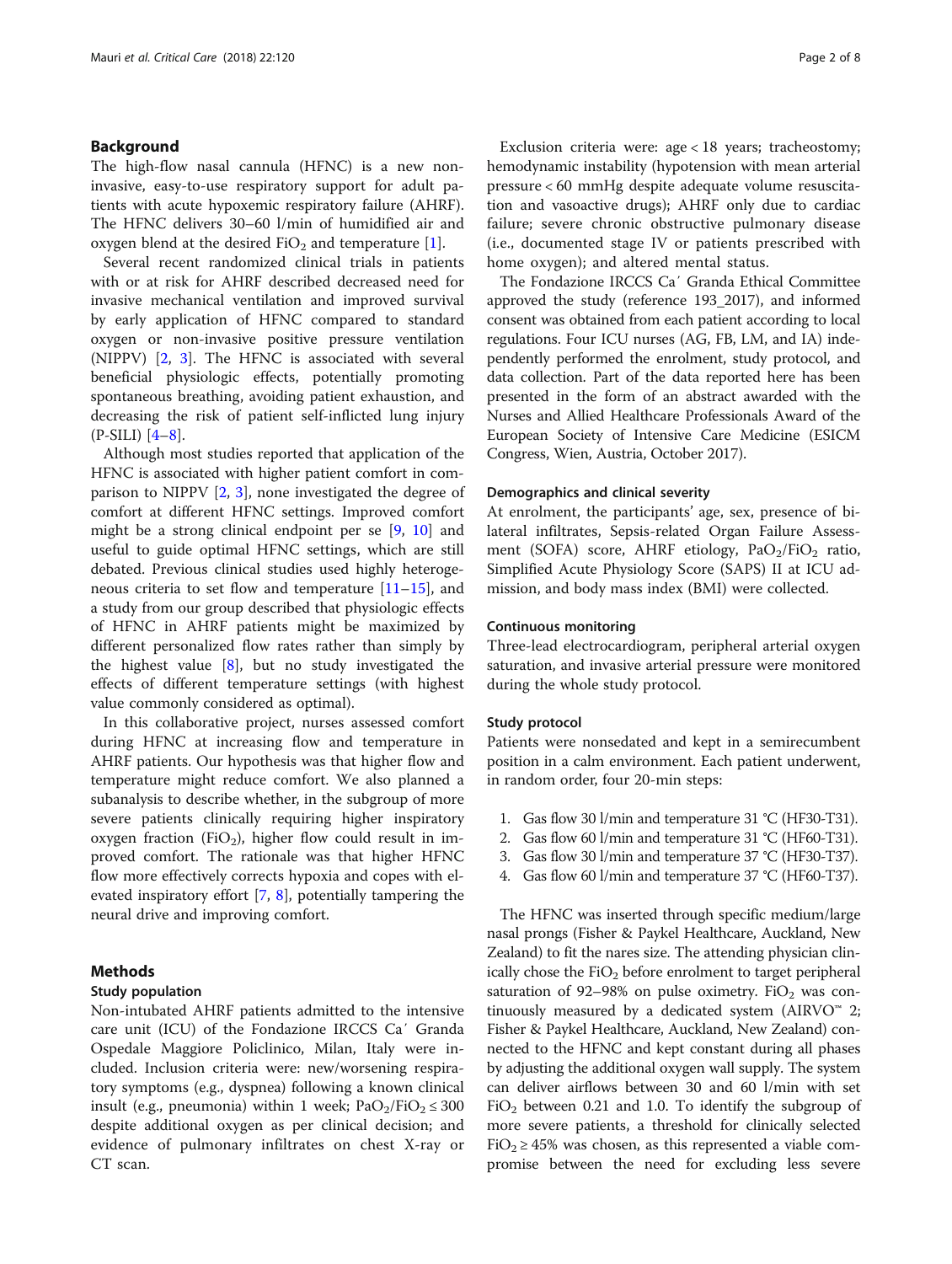patients (i.e., those left at FiO<sub>2</sub>  $\leq$  40% by the attending physician) [[16](#page-6-0)] and assuring adequate subgroup numerosity.

# Measures

Toward the end of each study phase, we collected data for oxygen saturation,  $FiO<sub>2</sub>$ , systolic and diastolic arterial pressure, heart rate, Borg dyspnea score, respiratory rate, and comfort score by Visual Numerical Scale (VNS) ranging between 1 (extreme discomfort) and 5 (very comfortable). In fact, the VNS is commonly used to assess comfort in the clinical environment [[17\]](#page-6-0), and has already been used in larger clinical studies on HFNC (e.g., FLORALI study [\[2](#page-6-0)]).

# Statistical analysis

The enrolment of 40 patients was planned (study power = 0.8,  $\alpha$  = 0.05) based on a clinically meaningful difference of  $2.0 \pm 1.5$  points in patient comfort between HF30-T31 vs HF60-T37 [\[1\]](#page-6-0). Numerosity seemed reasonable also to obtain sufficiently large subgroups.

Data are expressed as mean ± standard deviation or median (interquartile range (IQR)).

Differences between variables measured during the four study phases (HF30-T31 vs HF60-T31 vs HF30-T37 vs HF60-T37) in the whole population and in the two FiO<sub>2</sub> range subgroups (fixed effects) were tested by a generalized linear mixed model (GLIMMIX) with a carryover effect. Post hoc Bonferroni or Tukey multiple comparison tests were performed. The carryover variable was the combination of flow and temperature applied in the preceding phase to exclude influence from the random sequence.

For comparisons of baseline variables between groups defined by a FiO<sub>2</sub> threshold of 45%, a paired t test or Wilcoxon's signed rank test was used as appropriate. Baseline categorical variables between the two subgroups were compared by chi-square test.

The study phase associated with the highest VNS value for comfort was indicated as "best comfort settings" for that individual patient, while the one with the lowest value was indicated as "worst comfort settings".

 $p < 0.05$  (two-tailed) was considered statistically significant. The statistical software used was SigmaPlot 12.0 (Systat Software Inc., San Jose, CA USA) and SAS 9.2 (SAS Institute Inc., Cary, NC, USA).

# Results

# Study population

Forty patients were enrolled: mean age was  $57 \pm 15$  years and 16 were female (40%). The clinical condition was quite severe, with SAPS II of  $36 \pm 9$  and median SOFA score of 4 (IQR 4–6). Pulmonary infiltrates were bilateral in 28 cases (70%). AHRF was of pulmonary origin in 48% and of infectious etiology in 56% of the patients.

The main characteristics of the study population are presented in Table [1.](#page-3-0)

# Effects of flow and temperature on comfort in the study population

Patient comfort was significantly higher during steps performed at the lower temperature (HF30-T31 and HF60-T31) in comparison with the higher temperature (HF30-T37 and HF60-T37) ( $p < 0.0001$  by GLIMMIX; see Fig. [1a](#page-3-0) legend for post hoc comparisons). On the contrary, comfort was not affected by flow values (Fig. [1a](#page-3-0)).

# Effects of flow and temperature on comfort in patients with  $FiO<sub>2</sub> \ge 45%$

A comparison of baseline characteristics in the subgroups of patients requiring  $FiO_2 < 45\%$  vs  $FiO_2 \ge 45\%$ [[16\]](#page-6-0) is reported in Table [1](#page-3-0). Significant baseline differences were reported for  $FiO_2$ ,  $SpO_2/FiO_2$ , respiratory rate, and Borg score with worse values in the more hypoxemic patients, and these might confirm accurate stratification of AHRF severity by the chosen  $FiO<sub>2</sub>$  threshold.

In both subgroups, lower temperature (HF30-T31 and HF60-T31 vs HF30-T37 and HF60-T37) was still associated with higher comfort, but, at variance from the whole population and the other subgroup, higher HFNC flow significantly improved comfort in patients with higher FiO<sub>2</sub> (HF60-T31 and HF60-T37 vs HF30-T31 and HF30-T37,  $p < 0.001$  by GLIMMIX; see figure legend for post hoc comparisons) (Fig. [1b](#page-3-0)).

# Optimum HFNC settings for patient comfort

In the whole population, on average, comfort during HFNC was elevated in all study phases (median 3 (IQR 2–4), mean  $3.2 \pm 1.4$ ); at the patient level, fair to high comfort (i.e.,  $\geq$  3) was always achieved in at least one phase. Four patients (10%) reached 3 as the maximum comfort level (two patients during HF30-T31, one patient during HF30-T37, one patient during HF60-T31, no patient during HF60-T37), 11 (27.5%) reached a level of 4 (four patients during HF30-T31, five patients during HF30-T37, one patient during HF60-T31, one patient during HF60-T37), and 25 (62.5%) reached a maximum score of 5 (nine patients during HF30-T31, nine patients during HF30-T37, one patient during HF60-T31, six patients during HF60-T37).

"Best comfort settings" were HF30-T31 in 15 patients (37.5%), HF30-T37 in 15 patients (37.5%), HF60-T31 in three patients (7.5%), and HF60-T37 in seven patients (17.5%)  $(p = 0.01)$  (Fig. [2a\)](#page-4-0). Conversely, "worse comfort settings" were HF30-T31 in four patients (10%), HF60-T31 in two patients (5%), HF30-T37 in 23 patients (57.5%), and HF60-T37 in 11 patients (27.5%)  $(p < 0.0001)$  (Fig. [2b](#page-4-0)).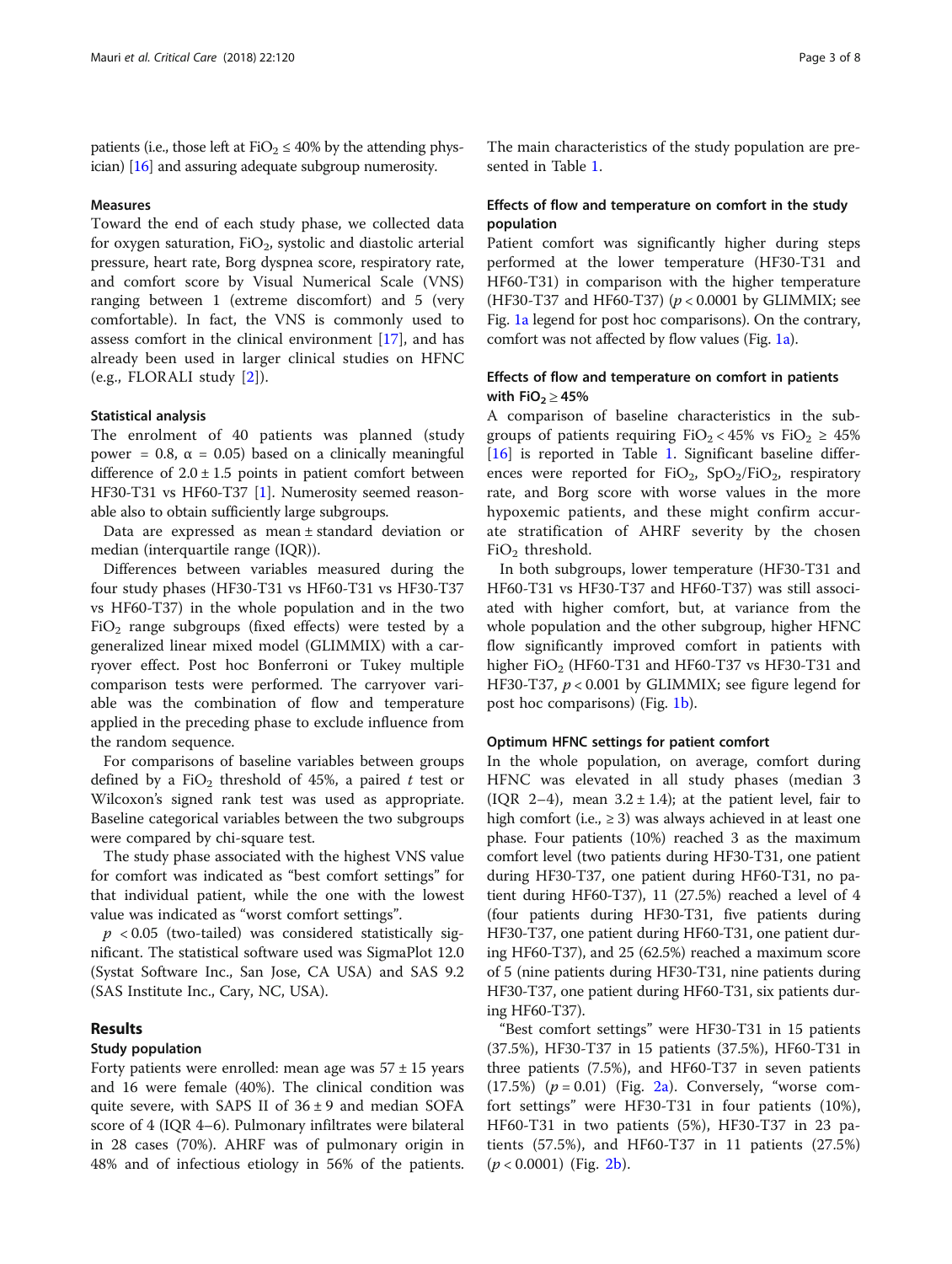<span id="page-3-0"></span>Table 1 Baseline characteristics of the study population

| Characteristic                                    | Overall population<br>$(N = 40)$ | FiO <sub>2</sub> < 45%<br>$(N = 24)$ | $FiO2 \ge 45%$<br>$(N = 16)$ | p value, FiO <sub>2</sub> < 45%<br>vs FiO <sub>2</sub> $\geq$ 45%<br>0.17<br>$62 \pm 16$ |  |
|---------------------------------------------------|----------------------------------|--------------------------------------|------------------------------|------------------------------------------------------------------------------------------|--|
| Age (years)                                       | $57 \pm 15$                      | $55 \pm 14$                          |                              |                                                                                          |  |
| Female sex, n (%)                                 | 16 (40%)                         | 8 (33.3%)                            | 8 (50%)                      | 0.29                                                                                     |  |
| Monolateral/bilateral infiltrates, n (%)          | 12 (30%)/28 (70%)                | 8 (33%)/16 (67%)                     | 4 (25%)/12 (75%)             | 0.57                                                                                     |  |
| SOFA score                                        | $4(3-6)$                         | $3.5(3-6)$                           | $4(3-6)$                     | 0.89                                                                                     |  |
| Pulmonary/extrapulmonary<br>cause of ARDS, n (%)  | 19 (48%)/21 (53%)                | 11 (46%)/13(54%)                     | 8 (50%)/8 (50%)              | 0.80                                                                                     |  |
| Infectious/non-infectious cause<br>of ARDS, n (%) | 22 (56%)/18 (45%)                | 14 (58%)/10 (42%)                    | 8 (50%)/8 (50%)              | 0.60                                                                                     |  |
| FiO <sub>2</sub>                                  | $40(40 - 50)$                    | $40(40-40)$                          | $50(50-60)$                  | $< 0.0001*$                                                                              |  |
| Respiratory rate (bpm)                            | $22(18-24)$                      | $20(18-24)$                          | $24(20-30)$                  | $0.05*$                                                                                  |  |
| Borg scale                                        | $2(1-3)$                         | $1(0-3)$                             | $3(2-4)$                     | $0.02*$                                                                                  |  |
| Comfort                                           | $4(3-5)$                         | $4(3-5)$                             | $4(3-5)$                     | 0.81                                                                                     |  |
| SpO <sub>2</sub> /FiO <sub>2</sub>                | 241 (196-249)                    | 248 (243-250)                        | 192 (161-199)                | $< 0.0001*$                                                                              |  |
| SAPS II                                           | $36 \pm 9$                       | $38 \pm 8$                           | $35 \pm 11$                  | 0.35                                                                                     |  |

Normally distributed variables reported as mean ± standard deviation, non-normal variables reported as median (interquartile range). p values obtained by t test, Wilcoxon rank-sum test, or chi-square test as appropriate

ARDS acute respiratory distress syndrome, FiO<sub>2</sub> inspired oxygen fraction, SAPS Simplified Acute Physiology Score, SOFA Sepsis-related Organ Failure Assessment,  $SpO<sub>2</sub>$  peripheral oxygen saturation

\*Data significant at  $p < 0.05$ 

# Effects of flow and temperature on vital signs and respiratory pattern

Among the collected variables, higher flow improved oxygenation ( $p < 0.0001$  by GLIMMIX; see table legend for post hoc comparisons), while higher temperature was associated with increased heart rate  $(p = 0.021$  by GLIMMIX; see table legend for post hoc comparisons) (Table [2](#page-4-0)). However, from a clinical point of view, changes in vital signs induced by different HFNC settings were only marginally relevant.

# **Discussion**

The main findings of our study can be summarized as follows: in AHRF patients undergoing HFNC, comfort assessed by Visual Numeric Scale was higher at lower temperature, regardless of flow rate; in the subgroup of



Fig. 1 Impact of temperature and flow on patient comfort. Values reported as median with 10°, 25°, 75°, and 90° percentiles as vertical boxes with error bars. a Whole population, overall  $p < 0.0001$  (GLIMMIX). Post hoc analysis: \*\*\*p < 0.001 vs HF30-T31, ###p < 0.001 vs HF60-T31. b Subgroup analyses: grey boxes represent FiO<sub>2</sub> < 45% subgroup, while white boxes represent FiO<sub>2</sub> ≥ 45% subgroup. p values from GLIMMIX analysis: treatment effect  $p < 0.001$ ; FiO<sub>2</sub> effect = 0.055; interaction = 0.035. Post hoc analysis: \*p < 0.05 vs HF30-T31; \*\*p < 0.01 vs HF30-T31; \*\*\*p < 0.001 vs HF30-T31;  $\text{\#p} < 0.05$  vs HF60-T31;  $\text{\#tp} < 0.01$  vs HF60-T31;  $\text{\#HP} < 0.001$  vs HF60-T31;  $\text{tp} < 0.01$  vs FiO<sub>2</sub> < 45% subgroup (same step). FiO<sub>2</sub> inspired oxygen fraction, HF30-T31 gas flow 30 l/min and temperature 31 °C, HF60-T31 gas flow 60 l/min and temperature 31 °C, HF30-T37 gas flow 30 l/min and temperature 37 °C, HF60-T37 gas flow 60 l/min and temperature 37 °C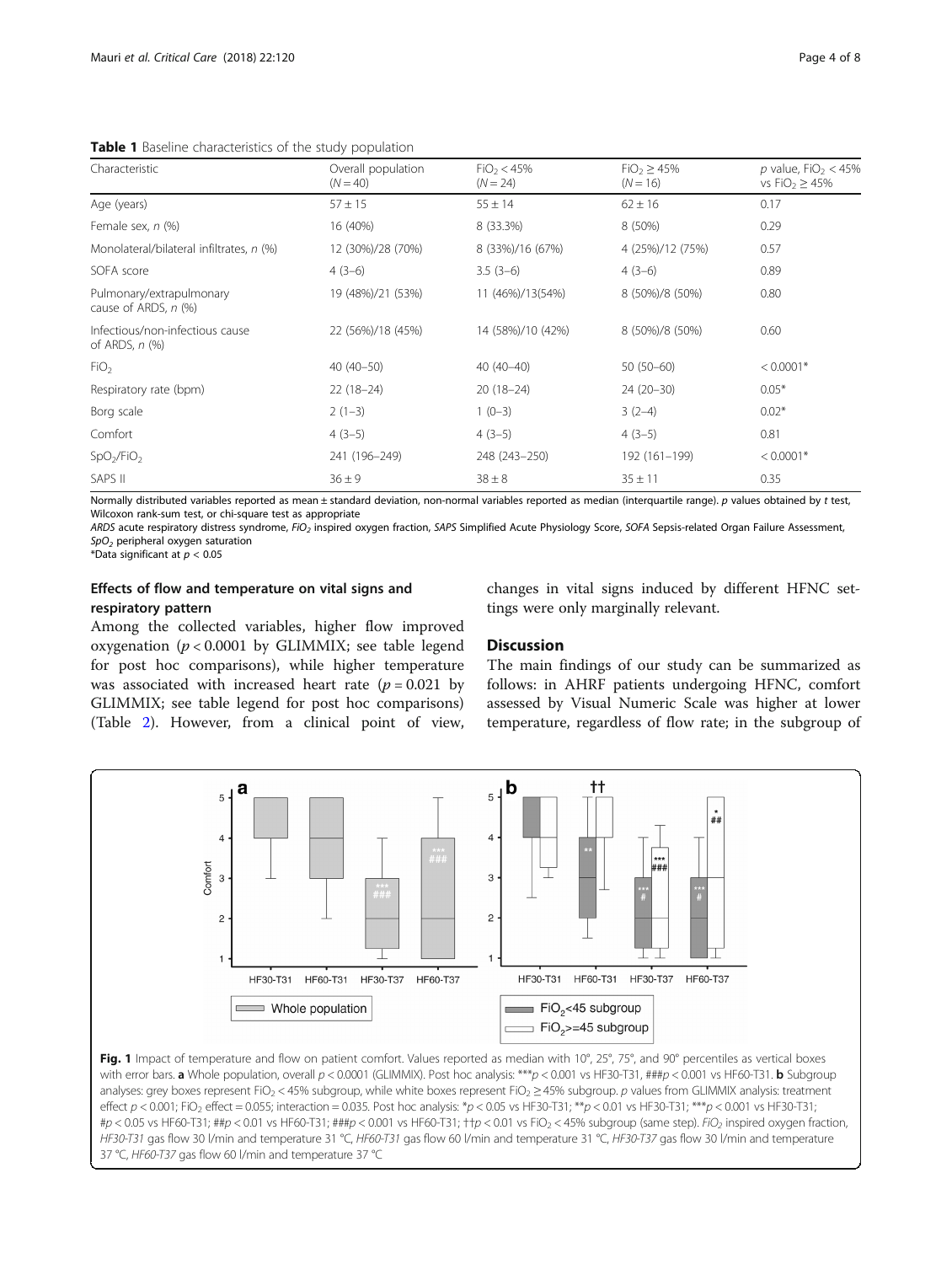<span id="page-4-0"></span>

more severe patients (i.e., those with clinical FiO<sub>2</sub>  $\geq$  45%), both lower temperature and higher flow were associated with improved comfort; and HFNC settings associated with best and worst comfort presented large variability at the individual patient level.

In humans, the alveolar membrane is a dead-ended structure reached only by isothermal (100% relative humidity and 44 mg/l  $H<sub>2</sub>O$  absolute humidity) and body-warm (37 °C) air. Thus, the respiratory support respecting this condition the most should be associated with increased comfort and, potentially, with decreased unphysiologic mechanisms (e.g., inflammation, reduced immunity, altered airway patency) [\[18](#page-6-0)–[23\]](#page-7-0). The HFNC, unlike cool and anhydrous conventional oxygen therapy, can deliver to the alveoli an air–oxygen moisturized and heated blend. In this study, we measured patient comfort during various HFNC settings, as comfort could represent a balanced synthesis of various physiologic mechanisms, potentially being a patient-level outcome per se [[9,](#page-6-0) [10\]](#page-6-0). Previous physiologic studies in patients undergoing non-invasive respiratory support assessed comfort by the same method as used in this study (i.e., VNS) [\[24,](#page-7-0) [25](#page-7-0)]. Comfort during non-invasive support could be particularly relevant for improving tolerance. Indeed, an ongoing



| $\tilde{\phantom{a}}$              | $\sim$ $\sim$          |                             |                            |                           |                            |
|------------------------------------|------------------------|-----------------------------|----------------------------|---------------------------|----------------------------|
| Variable                           | HF30-T31<br>$(N = 40)$ | HF60-T31<br>$(N = 40)$      | HF30-T37<br>$(N = 40)$     | HF60-T37<br>$(N = 40)$    | p value,<br><b>GLIMMIX</b> |
| Systolic arterial pressure (mmHg)  | 122 (112-136)          | 121 (109-135)               | 124 (109-138)              | 120 (111–135)             | 0.854                      |
| Diastolic arterial pressure (mmHq) | 64 (59-70)             | $63(56 - 70)$               | $65(53 - 70)$              | $65(60 - 70)$             | 0.731                      |
| Heart rate (bpm)                   | $88 \pm 15$            | $87 + 15$                   | $90 \pm 15^{+}$            | $89 + 15$                 | $0.02**$                   |
| $SpO2$ (%)                         | 96 (94-99)             | 98 $(96 - 100)^{\dagger}$   | $96 (95 - 99)^{9}$         | 98 (96-99) <sup>†  </sup> | $< 0.0001$ **              |
| Respiratory rate (bpm)             | $22(18-29)$            | $22(19-25)$                 | $23(19-29)$                | $23(19-26)$               | 0.174                      |
| Borg scale                         | $3(2-5)$               | $3(1-5)$                    | $4(2-5)$                   | $3(2-5)$                  | 0.557                      |
| SpO <sub>2</sub> /FiO <sub>2</sub> | 238 (192-246)          | 240 $(196 - 248)^{\dagger}$ | 240 (190-248) <sup>+</sup> | 240 (196-248)*            | $< 0.001$ **               |

FiO<sub>2</sub> inspired oxygen fraction, GLIMMIX generalized linear mixed model, HF30-T31 gas flow 30 l/min and temperature 31 °C, HF60-T31 gas flow 60 l/min and temperature 31 °C, HF30-T37 gas flow 30 l/min and temperature 37 °C, HF60-T37 gas flow 60 l/min and temperature 37 °C, SpO<sub>2</sub> peripheral oxygen saturation Post hoc comparisons: \*p < 0.01 vs HF30-T31; <sup>†</sup>p < 0.001 vs HF30-T31; <sup>\*</sup>p < 0.05 vs HF60-T31; <sup>\$</sup>p < 0.001 vs HF60-T31; <sup>\$</sup>p < 0.001 vs HF60-T31; <sup>\$p</sup> < 0.001 vs HF30-T37; <sup>\$p</sup> < 0.001 vs HF30-T37; <sup>\$p</sup> < 0.001 vs HF40-\*\*Data significant at  $p < 0.05$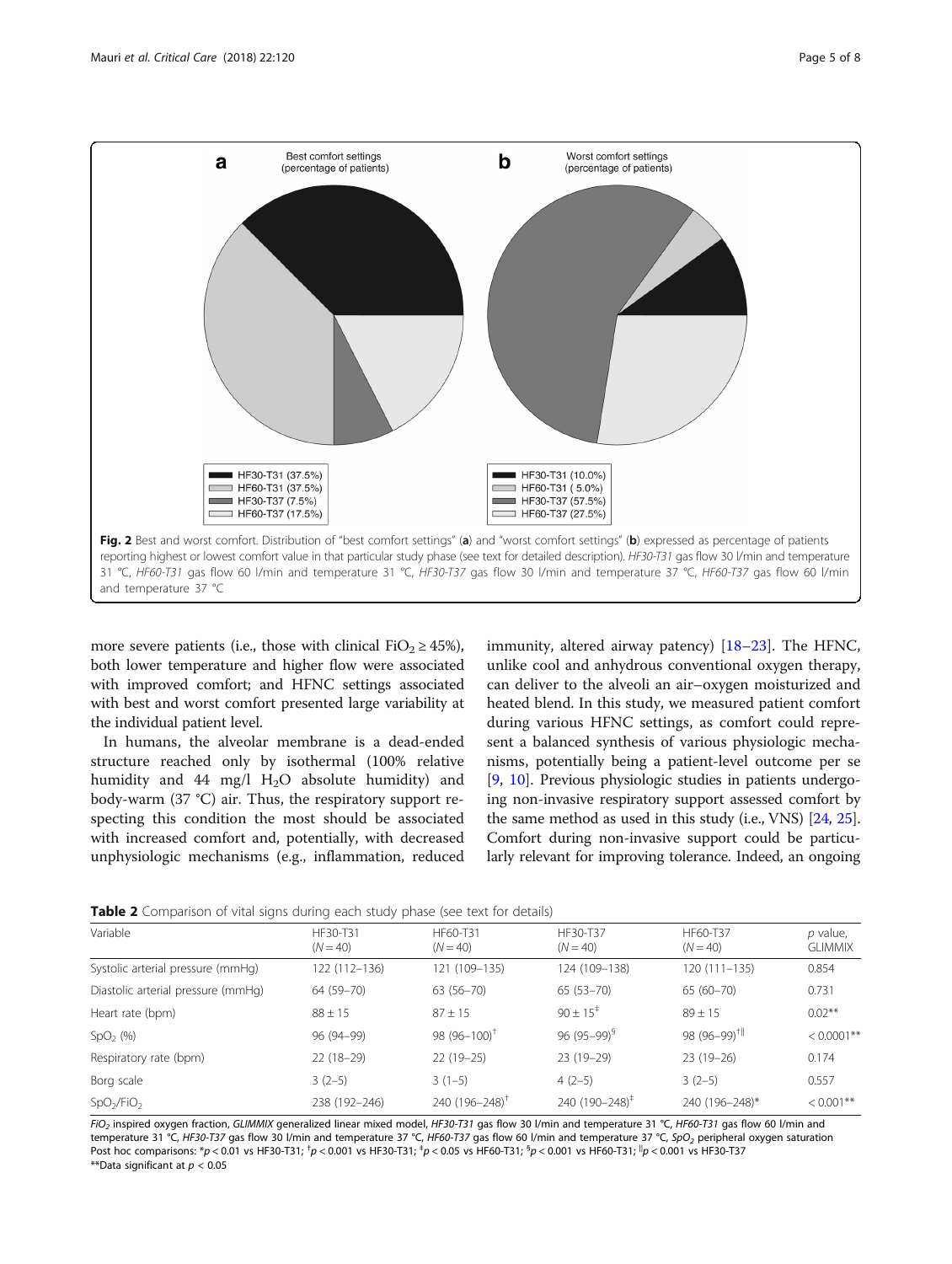randomized controlled trial on a musical intervention in ICU patients on non-invasive ventilation has comfort evaluated by VNS as a primary endpoint [\[26\]](#page-7-0). Finally, a recent post hoc analysis of the FLORALI study identified poor comfort as the only predictor of intubation in patients on HFNC within 1 h from the start, thus suggesting a link between comfort and improved hard clinical outcomes [[27](#page-7-0)]. Interestingly, in all of these studies  $[1, 24, 25, 27]$  $[1, 24, 25, 27]$  $[1, 24, 25, 27]$  $[1, 24, 25, 27]$  $[1, 24, 25, 27]$  $[1, 24, 25, 27]$  $[1, 24, 25, 27]$ dyspnea was independently assessed by the Borg scale as we did. Relief of dyspnea is only one component of improved comfort, and discomfort can still be present at relatively low dyspnea scores, its determinants being wider and more holistic (e.g., including also physiologic and sensorial factors).

Our findings that comfort is higher at T31 than at T37 independently from the set flow rate might suggest that a series of negative physiologic (e.g., unbalanced water retention) and psychosomatic (e.g., excessive heating of the nostrils) signals might prevail over the advantage of maximum humidity. However, since during use of the HFNC the heating and moisturizing function of the upper airways is preserved, inspired gases at 31 °C with full humidification should already prevent airway dryness and associated lesions. Hence, starting the HFNC at lower temperature (and eventually increasing it with time) may be a reasonable clinical approach to exploit the positive clinical outcomes deriving from higher tolerance, longer application of the non-invasive support, and improved comfort per se.

Equally complex are the effects of flow rate on comfort, due to the potential interplay between mechanical, chemical, and psychological stimuli [[28](#page-7-0), [29\]](#page-7-0). Previous studies showed that higher HFNC flow allows a more reliable correspondence between set and alveolar  $FiO<sub>2</sub>$  and obtains higher PEEP effects [\[8](#page-6-0), [14\]](#page-6-0). Our finding that, in the whole population, comfort at lower flow did not differ significantly from higher flow might indicate either a low patient severity (with relatively low inspiratory flow) or a prevalence of biochemical stimuli and sensation of airway dryness over those deriving from more effective mechanical displacement of the respiratory system.

In more severe patients clinically requiring higher  $FiO<sub>2</sub>$  levels, better comfort was reached at higher flow rates (60 l/min) and this might suggest that more effective correction of hypoxemia and/or improved lung mechanics [\[7](#page-6-0), [8](#page-6-0)] might have prevailed at higher flow as determinants of comfort. As a clinical reference, higher flows could be recommended in more severe patients requiring higher  $FiO<sub>2</sub>$  as this could couple improved physiology [[8,](#page-6-0) [14\]](#page-6-0) with higher comfort.

The finding that the "best and worst comfort" was reached at different combinations of flow and temperature in the individual patient might suggest that HFNC is yet another ICU treatment that could benefit from

personalized rather than average standardized settings [[30](#page-7-0)]. AHRF is a highly heterogeneous syndrome with regards to etiology (e.g., trauma vs infection), lung mechanics (higher vs lower compliance), and systemic involvement (number of organ failures) [\[31\]](#page-7-0) and it seems physiologically sound that the same "average" treatment should not be applied to all patients. As in the acute respiratory distress syndrome, where PEEP, tidal volume, fluid management, and extracorporeal  $CO<sub>2</sub>$  removal might have largely different effects based on patient subphenotype [\[32](#page-7-0)–[35](#page-7-0)], HFNC settings might need to be applied in an individualized fashion. To this end, our findings might suggest that comfort could be the bedside endpoint to personalize HFNC titration, but this should be validated in larger studies.

Our study has some limitations. First, its primary aim was to assess patient comfort, which might be viewed only as a psychologic secondary outcome. However, patients experience a sense of relief when their physical and psychologic comfort needs are met [[9](#page-6-0), [10](#page-6-0)], and comfort might be an accurate multifaceted method to estimate and improve the effectiveness of non-invasive respiratory support [\[24](#page-7-0)–[26\]](#page-7-0). Moreover, pilot data suggest a link between poor comfort early during application of HFNC and subsequent intubation [[27](#page-7-0)]. Second, the results derive from a short-time observation (20 min for each phase) and they should be confirmed by more extensive surveillance. Third, we tried to precisely define AHRF but our population was likely highly heterogeneous in terms of etiology, inflammation activation, and derangement of respiratory mechanics. Fourth, the more severe subgroup was identified by clinically set  $FiO<sub>2</sub>$ , which might have some individual discretion. However, clinical FiO<sub>2</sub> was somehow standardized to obtain acceptable  $SpO<sub>2</sub>$  and could also reflect a more global evaluation of the patient's severity by the attending physician; a previous study showed high discriminatory power of FiO<sub>2</sub> for ARDS severity  $[16]$  $[16]$ ; and objective assessment of AHRF severity in non-intubated patients is challenging as accepted measures such as intrapulmonary shunt or respiratory system compliance are lacking. Fifth, we did not explore midway settings but only extremes of temperature and flow; for this reason, it is difficult to understand whether the correlation between comfort and temperature is linear or characterized by a steep threshold change.

# Conclusions

Set temperature during use of the HFNC seems to significantly impact the comfort of AHRF patients: for equal flow, lower temperature could be more comfortable. Higher flow does not decrease comfort: on the contrary, in the subgroup of more severely hypoxemic patients, higher flow improves comfort. At the individual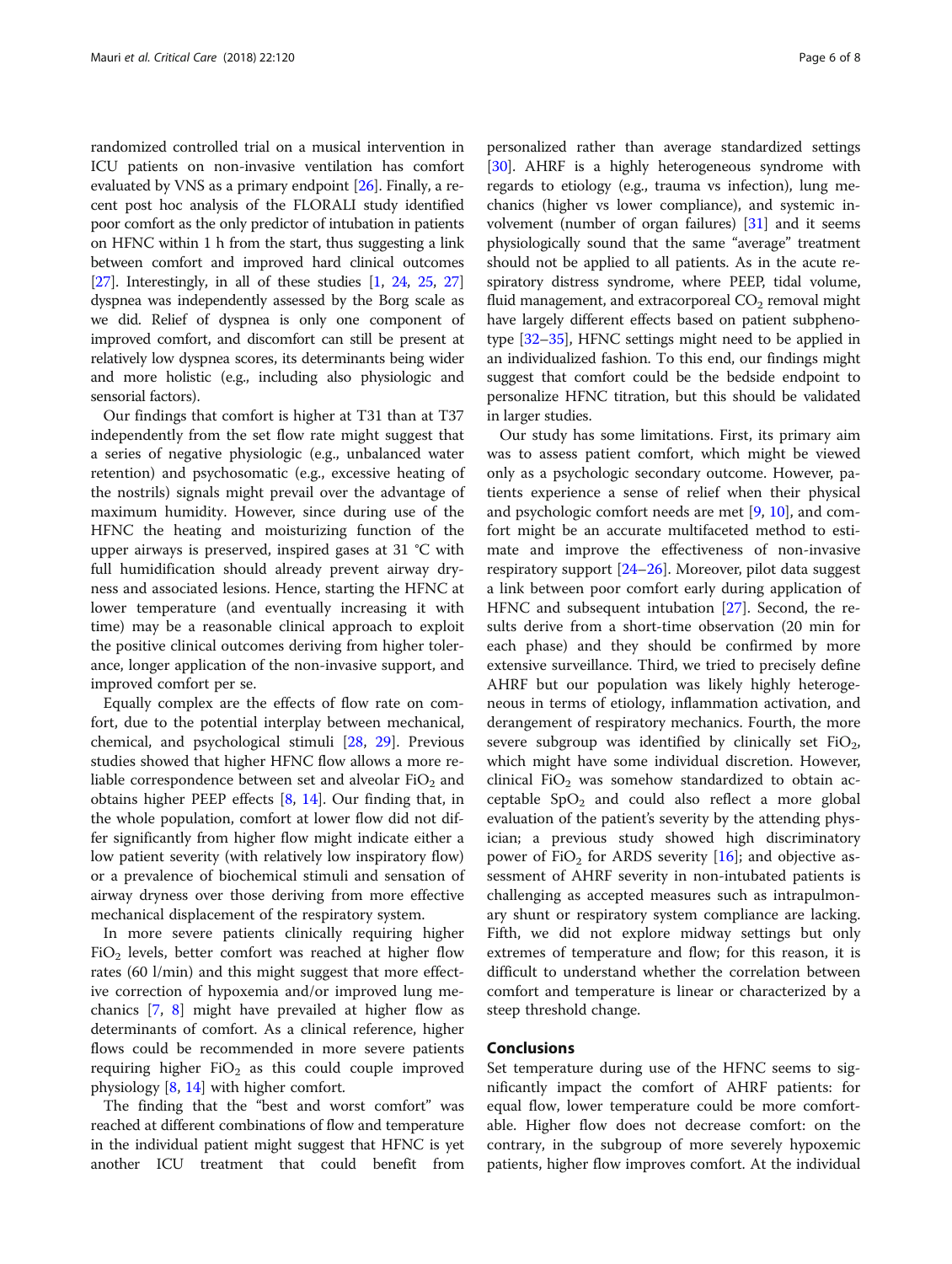<span id="page-6-0"></span>patient level, high variability exists in the settings associated with highest and lowest comfort, and the HFNC might need personalized titration. To this end, patient comfort might already represent a smart and crafty indicator to guide settings of non-invasive respiratory support by HFNC.

#### Abbreviations

AHRF: Acute hypoxemic respiratory failure; BMI: Body mass index; CO<sub>2</sub>: Carbon dioxide: CT: Computed tomography: FiO<sub>2</sub>: Inspired oxygen fraction: GLIMMIX: Generalized linear mixed model; HF30-T31: Gas flow 30 l/min and temperature 31 °C; HF30-T37: Gas flow 30 l/min and temperature 37 °C; HF60-T31: Gas flow 60 l/min and temperature 31 °C; HF60-T37: Gas flow 60 l/min and temperature 37 °C; HFNC: High-flow nasal cannula; ICU: Intensive care unit; IQR: Interquartile range; NIPPV: Non-invasive positive pressure ventilation; PaO<sub>2</sub>: Partial oxygen pressure; PEEP: Positive end expiratory pressure; P-SILI: Patient self-inflicted lung injury; SAPS: Simplified Acute Physiology Score; SOFA: Sepsis-related Organ Failure Assessment

#### Funding

The present study was supported in part by institutional funding (Ricerca corrente 2018—Rimozione extracorporeal di anidride carbonica (CO<sub>2</sub>) e modulazione della ventilazione spontanea in pazienti con insufficienza respiratoria acuta (sindrome da distress respiratorio, ARDS) e acuta su cronico (broncopneumopatia cronico ostruttiva, COPD)) of the Department of Anesthesia, Critical Care and Emergency, Fondazione IRCCS Ca′ Granda Ospedale Maggiore Policlinico, Milan, Italy.

#### Availability of data and materials

The datasets used and/or analyzed during the present study are available from the corresponding author on reasonable request.

#### Authors' contributions

TM, AG, FB, LM, IA, GG, and AP provided substantial contributions to the conception or design of the work. TM, AG, FB, LM, EC, ML, ES, IA, GG, and AP contributed to acquisition, analysis, or interpretation of data for the work. TM, NC, EC, ES, DT, CAV, IA, AP, and GG contributed to drafting the work or revising it critically for important intellectual content. All authors approved the final version of the manuscript submitted for publication. TM and AP provide accountability for all aspects of the work in ensuring that questions related to the accuracy or integrity of any part of the work are appropriately investigated and resolved.

#### Ethics approval and consent to participate

The Fondazione Ethical Committee approved the study (193\_2017), and informed consent was obtained from each patient according to local regulations.

# Competing interests

AP reports personal fees from Maquet, Novalung/Xenios, Baxter, and Boehringer Ingelheim outside the submitted work. TM reports personal fees from Fisher and Paykel outside the submitted work. The remaining authors declare that they have no competing interests.

# Publisher's Note

Springer Nature remains neutral with regard to jurisdictional claims in published maps and institutional affiliations.

# Author details

<sup>1</sup> Anesthesia and Critical Care, Department of Pathophysiology and Transplantation, University of Milan, Via F. Sforza 35, 20122 Milan, Italy. <sup>2</sup> Department of Anesthesia, Critical Care and Emergency, Fondazione IRCCS Ca' Granda Ospedale Maggiore Policlinico, Via F. Sforza 35, 20122 Milan, Italy. <sup>3</sup>Department of Morphology, Surgery and Experimental Medicine, Section of Anesthesia and Intensive Care, University of Ferrara, Ferrara, Italy.

#### References

- 1. Hernandez G, Roca O, Colinas L. High-flow nasal cannula support therapy: new insights and improving performance. Crit Care. 2017;21(1):62.
- 2. Frat JP, Thille AW, Mercat A, Girault C, Ragot S, Perbet S, Prat G, Boulain T, Morawiec E, Cottereau A, et al. High-flow oxygen through nasal cannula in acute hypoxemic respiratory failure. N Engl J Med. 2015;372(23):2185–96.
- 3. Papazian L, Corley A, Hess D, Fraser JF, Frat JP, Guitton C, Jaber S, Maggiore SM, Nava S, Rello J, et al. Use of high-flow nasal cannula oxygenation in ICU adults: a narrative review. Intensive Care Med. 2016;42(9):1336–49.
- 4. Mauri T, Cambiaghi B, Spinelli E, Langer T, Grasselli G. Spontaneous breathing: a double-edged sword to handle with care. Ann Transl Med. 2017;5(14):292.
- 5. Mauri T, Grasselli G, Jaber S. Respiratory support after extubation: noninvasive ventilation or high-flow nasal cannula, as appropriate. Ann Intensive Care. 2017;7(1):52.
- Delorme M, Bouchard PA, Simon M, Simard S, Lellouche F. Effects of high-flow nasal cannula on the work of breathing in patients recovering from acute respiratory failure. Crit Care Med. 2017;45(12):1981–8.
- 7. Mauri T, Turrini C, Eronia N, Grasselli G, Volta CA, Bellani G, Pesenti A. Physiologic effects of high-flow nasal cannula in acute hypoxemic respiratory failure. Am J Respir Crit Care Med. 2017;195(9):1207–15.
- 8. Mauri T, Alban L, Turrini C, Cambiaghi B, Carlesso E, Taccone P, Bottino N, Lissoni A, Spadaro S, Volta CA, et al. Optimum support by high-flow nasal cannula in acute hypoxemic respiratory failure: effects of increasing flow rates. Intensive Care Med. 2017;43(10):1453–63.
- Kolcaba K, Tilton C, Drouin C. Comfort Theory: a unifying framework to enhance the practice environment. J Nurs Adm. 2006;36(11):538–44.
- 10. Krinsky R, Murillo I, Johnson J. A practical application of Katharine Kolcaba's comfort theory to cardiac patients. Appl Nurs Res. 2014;27(2):147–50.
- 11. Azoulay E, Pickkers P, Soares M, Perner A, Rello J, Bauer PR, van de Louw A, Hemelaar P, Lemiale V, Taccone FS, et al. Acute hypoxemic respiratory failure in immunocompromised patients: the Efraim multinational prospective cohort study. Intensive Care Med. 2017;43(12):1808–19.
- 12. Hernandez G, Vaquero C, Colinas L, Cuena R, Gonzalez P, Canabal A, Sanchez S, Rodriguez ML, Villasclaras A, Fernandez R. Effect of postextubation high-flow nasal cannula vs noninvasive ventilation on reintubation and postextubation respiratory failure in high-risk patients: a randomized clinical trial. JAMA. 2016;316(15):1565–74.
- 13. Mundel T, Feng S, Tatkov S, Schneider H. Mechanisms of nasal high flow on ventilation during wakefulness and sleep. J Appl Physiol (1985). 2013;114(8):1058–65.
- 14. Parke RL, McGuinness SP. Pressures delivered by nasal high flow oxygen during all phases of the respiratory cycle. Respir Care. 2013;58(10):1621–4.
- 15. Pisani L, Fasano L, Corcione N, Comellini V, Musti MA, Brandao M, Bottone D, Calderini E, Navalesi P, Nava S. Change in pulmonary mechanics and the effect on breathing pattern of high flow oxygen therapy in stable hypercapnic COPD. Thorax. 2017;72(4):373–5.
- 16. Britos M, Smoot E, Liu KD, Thompson BT, Checkley W, Brower RG. National Institutes of Health Acute Respiratory Distress Syndrome Network I. The value of positive end-expiratory pressure and Fio(2) criteria in the definition of the acute respiratory distress syndrome. Crit Care Med. 2011;39(9):2025–30.
- 17. Wallace D, Cooper NR, Paulmann S, Fitzgerald PB, Russo R. Perceived comfort and blinding efficacy in randomised sham-controlled transcranial direct current stimulation (tDCS) trials at 2 mA in young and older healthy adults. PLoS One. 2016;11(2):e0149703.
- 18. Hernandez-Jimenez C, Garcia-Torrentera R, Olmos-Zuniga JR, Jasso-Victoria R, Gaxiola-Gaxiola MO, Baltazares-Lipp M, Gutierrez-Gonzalez LH. Respiratory mechanics and plasma levels of tumor necrosis factor alpha and interleukin 6 are affected by gas humidification during mechanical ventilation in dogs. PLoS One. 2014;9(7):e101952.
- 19. Foxman EF, Storer JA, Fitzgerald ME, Wasik BR, Hou L, Zhao H, Turner PE, Pyle AM, Iwasaki A. Temperature-dependent innate defense against the common cold virus limits viral replication at warm temperature in mouse airway cells. Proc Natl Acad Sci U S A. 2015;112(3):827–32.
- 20. Tseng CM, Chen YT, Ou SM, Hsiao YH, Li SY, Wang SJ, Yang AC, Chen TJ, Perng DW. The effect of cold temperature on increased exacerbation of chronic obstructive pulmonary disease: a nationwide study. PLoS One. 2013;8(3):e57066.